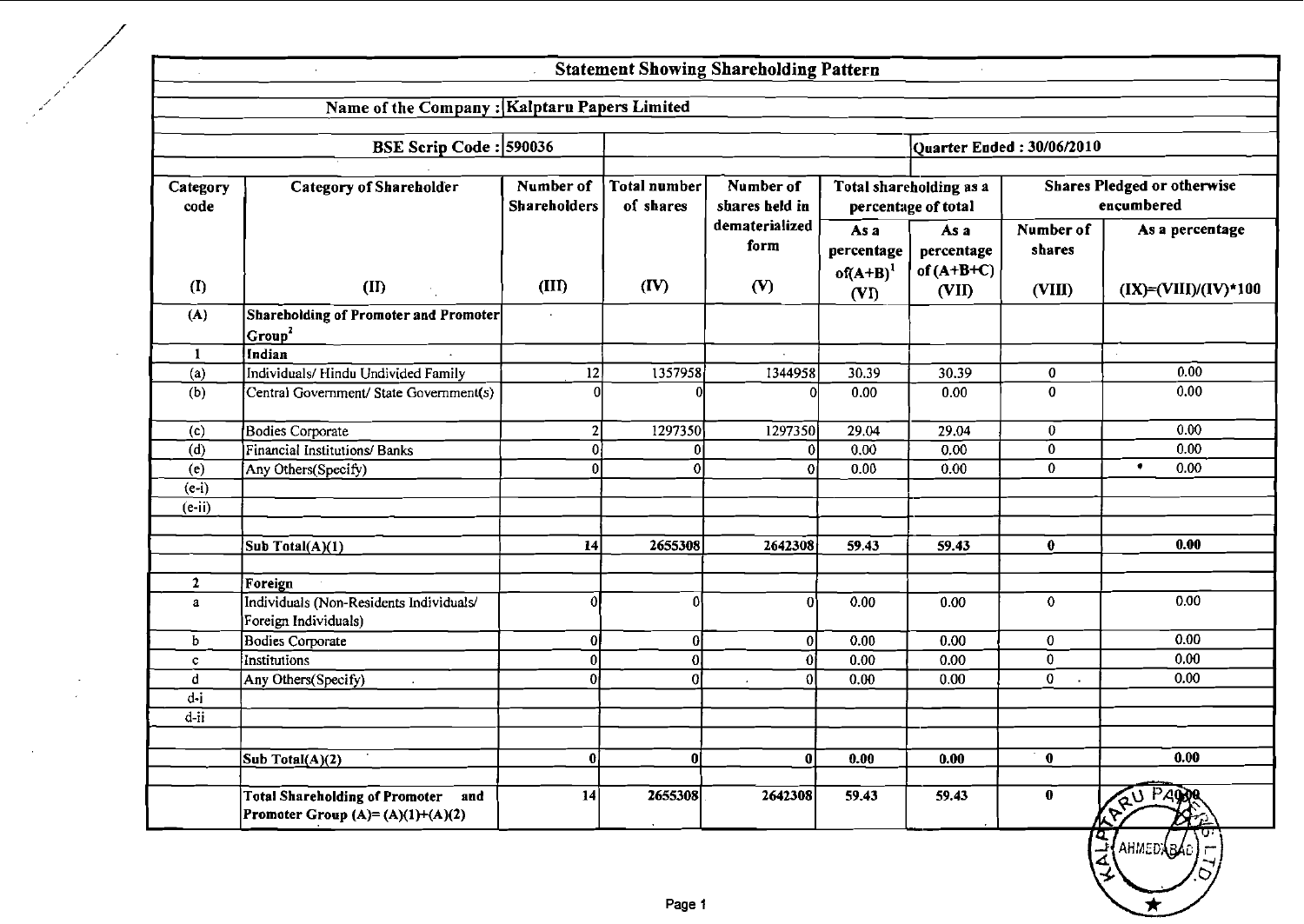# Statement Showing Shareholding Pattern

 $\alpha$ 

 $\ddot{\phantom{0}}$ 

|                  | <b>BSE Scrip Code: 590036</b>                                                         |                                  |                           |                               |                                             |                                                | Quarter Ended: 30/06/2010     |                                           |
|------------------|---------------------------------------------------------------------------------------|----------------------------------|---------------------------|-------------------------------|---------------------------------------------|------------------------------------------------|-------------------------------|-------------------------------------------|
| Category<br>code | <b>Category of Shareholder</b>                                                        | Number of<br><b>Shareholders</b> | Total number<br>of shares | Number of<br>shares held in   |                                             | Total shareholding as a<br>percentage of total |                               | Shares Pledged or otherwise<br>encumbered |
| (I)              | (II)                                                                                  | (III)                            | $(\mathbf{IV})$           | dematerialized<br>form<br>(V) | As a<br>percentage<br>$of(A+B)^{1}$<br>(VI) | As a<br>percentage<br>of $(A+B+C)$<br>(VII)    | Number of<br>shares<br>(VIII) | As a percentage<br>$(IX)=(VIII)/(IV)*100$ |
| (B)              | Public shareholding                                                                   |                                  |                           |                               |                                             |                                                | N.A.                          | N.A.                                      |
| 1                | Institutions                                                                          |                                  |                           | $\bullet$                     |                                             |                                                |                               |                                           |
| (a)              | Mutual Funds/ UTI                                                                     | $\Omega$                         | $\Omega$                  | $\Omega$                      | 0.00                                        | 0.00                                           |                               |                                           |
| (b)              | Financial Institutions/Banks                                                          |                                  | O                         | ΩI                            | 0.00                                        | 0.00                                           |                               |                                           |
| (c)              | Central Government/ State Government(s)                                               | 01                               | 0                         |                               | 0.00                                        | 0.00                                           |                               |                                           |
| (d)              | Venture Capital Funds                                                                 | 0l                               | $\mathbf 0$               | $\Omega$                      | 0.00                                        | 0.00                                           |                               |                                           |
| (e)              | Insurance Companies                                                                   | $\overline{0}$                   | $\bf{0}$                  |                               | 0.00                                        | 0.00                                           |                               | $\bullet$                                 |
| (f)              | Foreign Institutional Investors                                                       | οl                               | $\bf{0}$                  |                               | 0.00                                        | 0.00                                           |                               |                                           |
| (g)              | Foreign Venture Capital Investors                                                     | 01                               | 0                         |                               | 0.00                                        | 0.00                                           |                               |                                           |
| (h)              | Any Other (specify)                                                                   | 0                                | $\theta$                  |                               | 0.00                                        | 0.00                                           |                               |                                           |
| $(h-i)$          |                                                                                       |                                  |                           |                               |                                             |                                                |                               |                                           |
| $(h-ii)$         |                                                                                       |                                  |                           |                               |                                             |                                                |                               |                                           |
|                  | Sub-Total (B)(1)                                                                      | $\mathbf{0}$                     | $\bf{0}$                  | $\mathbf{0}$                  | 0.00                                        | 0.00                                           | N.A.                          | N.A.                                      |
| B <sub>2</sub>   | Non-institutions                                                                      |                                  |                           |                               |                                             |                                                | N.A.                          | N.A.                                      |
| (a)              | Bodies Corporate                                                                      | 91                               | 227967                    | 227067                        | 5.10                                        | 5.10                                           |                               |                                           |
| (b)              | Individuals                                                                           |                                  |                           |                               |                                             |                                                |                               |                                           |
|                  | i. Individual shareholders holding nominal<br>share capital up to Rs 1 lakh           | 2047                             | 838784                    | 700684                        | 18.77                                       | 18.77                                          |                               |                                           |
|                  | ii. Individual shareholders holding nominal<br>share capital in excess of Rs. 1 lakh. | 22                               | 657941                    | 597241                        | 14.73                                       | 14.73                                          |                               |                                           |
| (c)              | Any Other (specify)                                                                   |                                  |                           |                               |                                             |                                                |                               |                                           |
| $(c-i)$          | <b>Clearing Member</b>                                                                | 13                               | 54416                     | 54416                         | 1.22                                        | $\overline{1.22}$                              |                               | Fau PART                                  |
| $(c-ii)$         | Non-Resident Indian                                                                   | 9 <sup>1</sup>                   | 33704                     | 33704                         | 0.75                                        | 0.75                                           |                               | $\mathbf{v}^{\mathbf{r}}$                 |
| $(c$ -iii)       |                                                                                       |                                  |                           |                               |                                             |                                                |                               | 7                                         |
|                  | Sub-Total $(B)(2)$                                                                    | 2182                             | 1812812                   | 1613112                       | 40.57                                       | 40.57                                          | N.A.                          | HAM CONST.                                |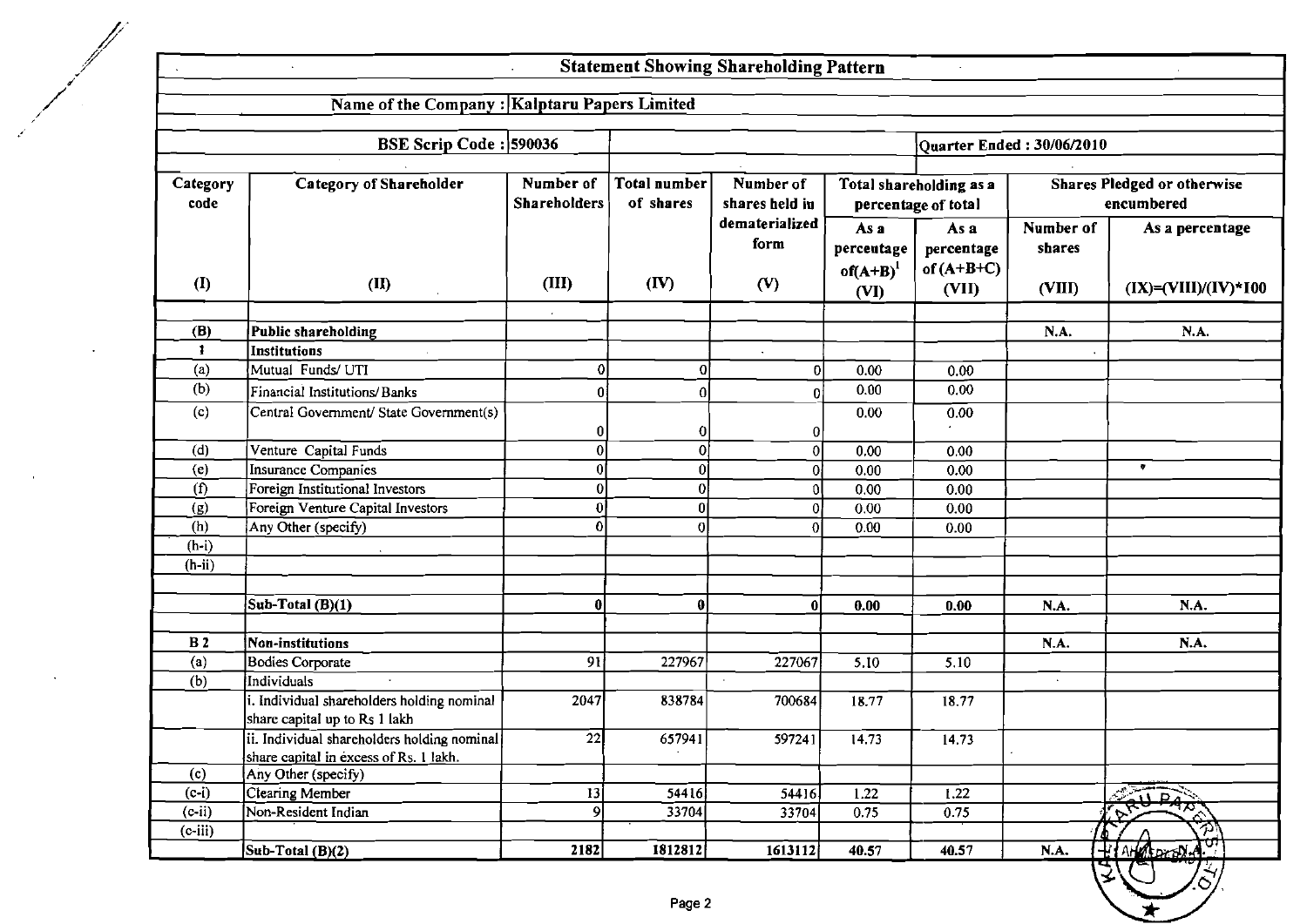| 0.00                        | 0                         | 100.00                 | 100.001        | 4255420                                | 4468120             | 2196                | <b>GRAND TOTAL (A)+(B)+(C)</b>                            |                        |
|-----------------------------|---------------------------|------------------------|----------------|----------------------------------------|---------------------|---------------------|-----------------------------------------------------------|------------------------|
|                             |                           |                        |                |                                        |                     |                     |                                                           |                        |
|                             |                           |                        |                |                                        |                     |                     | which Depository Receipts have been<br>issued             |                        |
| N.A.                        | N.A.                      | 0.00                   | 0.00           | $\bullet$                              | 0                   | 0                   | Shares held by Custodians and against                     | $\widehat{\circ}$      |
|                             |                           |                        |                |                                        |                     |                     |                                                           |                        |
|                             |                           | 100.00                 | 100.00         | 4255420                                | 4468120             | 2196                | $TOTAL(A)+(B)$                                            |                        |
|                             |                           |                        |                |                                        |                     |                     |                                                           |                        |
| N.A.                        | XA                        | 40.57                  | 40.57          | 1613112                                | 1812812             | 2182                | <b>Total Public Shareholding</b><br>$B = (B)(1) + (B)(2)$ | $\mathbf{\widehat{g}}$ |
|                             |                           |                        |                |                                        |                     |                     |                                                           |                        |
| (IX)=(VIII)/(IV)*100        | $\sum_{i=1}^n$            | $\sum_{i=1}^{n}$       | $\mathbf{S}$   | 3                                      | डि                  | Ĵ                   | Э                                                         | Ξ                      |
|                             |                           | $O(H+B+C)$             | $h(A+B)^{1}$   |                                        |                     |                     |                                                           |                        |
|                             | shares                    | percentage             | Ξ<br>ercentage | form                                   |                     |                     |                                                           |                        |
| As a percentage             | Number of                 | As a                   | As a           | dematerialized                         |                     |                     |                                                           |                        |
| encumbered                  |                           | percentage of total    |                | shares held in                         | of shares           | <b>Shareholders</b> |                                                           | code                   |
| Shares Pledged or otherwise |                           | otal shareholding as a |                | Number of                              | <b>Total number</b> | Number of           | Category of Shareholder                                   | Category               |
|                             |                           |                        |                |                                        |                     |                     |                                                           |                        |
|                             | Quarter Ended: 30/06/2010 |                        |                |                                        |                     |                     | BSE Scrip Code: 590036                                    |                        |
|                             |                           |                        |                |                                        |                     |                     |                                                           |                        |
|                             |                           |                        |                |                                        |                     |                     | Name of the Company : Kalptaru Papers Limited             |                        |
|                             |                           |                        |                |                                        |                     |                     |                                                           |                        |
|                             |                           |                        |                | Statement Showing Shareholding Pattern |                     |                     |                                                           |                        |
|                             |                           |                        |                |                                        |                     |                     |                                                           |                        |



 $\ddot{\phantom{0}}$ 

 $\ddot{\phantom{0}}$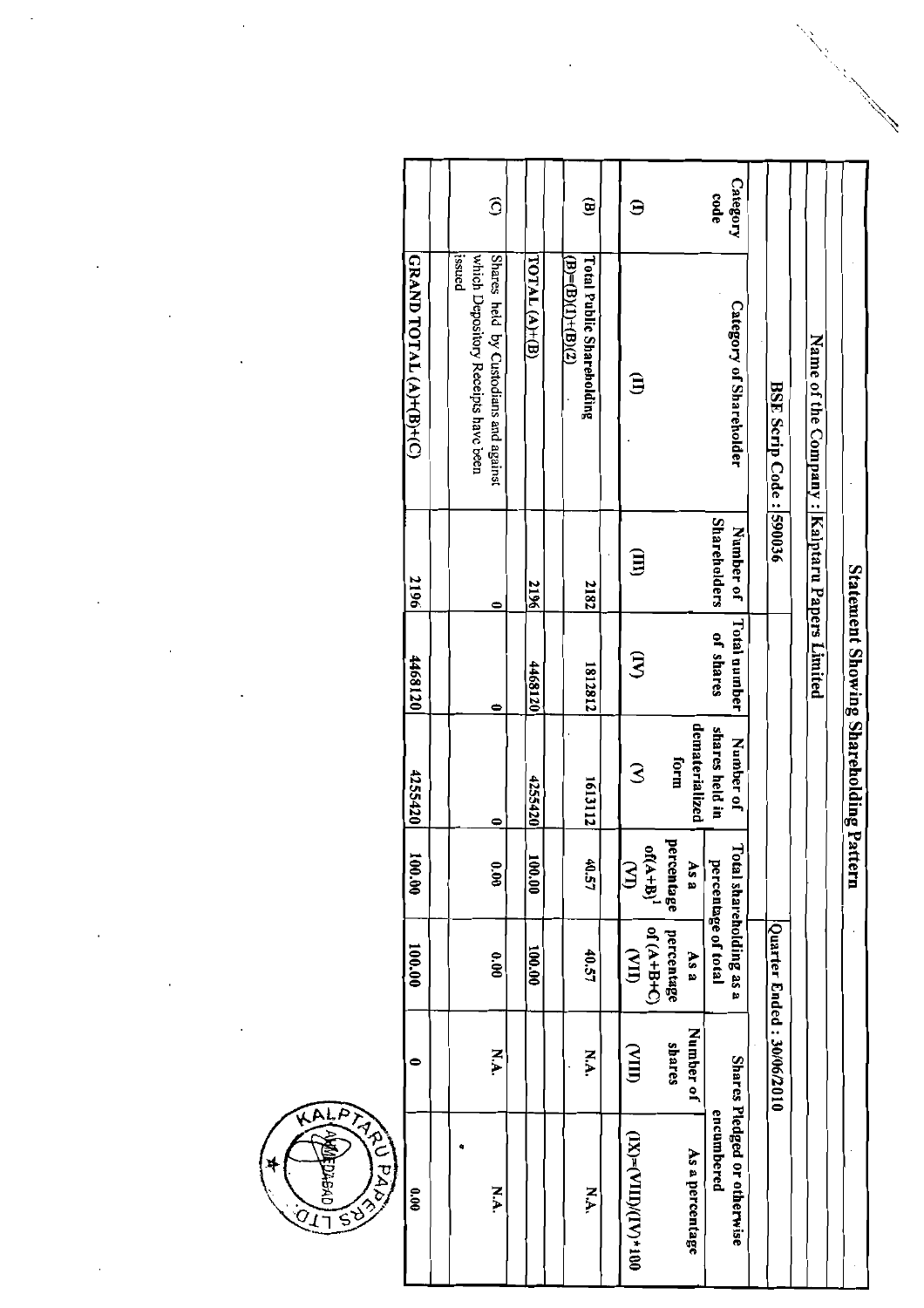Kalptaru Papers Limited

# (I)(b) Statement showing Shareholding of persons belonging to the category "Promoter and Promoter Group"

| Sr. No.        | Name of the shareholder                 |                        | <b>Total shares held</b>                       |               | Shares pledged or otherwise encumbered                        |                                                      |
|----------------|-----------------------------------------|------------------------|------------------------------------------------|---------------|---------------------------------------------------------------|------------------------------------------------------|
|                |                                         | Number of<br>shares    | As a % of grand total<br>$(A)$ + $(B)$ + $(C)$ | Number        | As a percentage                                               | $(A)+(B)+(C)$ of sub-clause<br>As a % of grand total |
|                |                                         |                        |                                                |               |                                                               | $\sum_{(n)0}$                                        |
| Э              | 3                                       | $\widehat{\mathbb{H}}$ | З                                              |               | $\mathrm{MD}=\mathrm{C}\mathrm{N}(\mathrm{H}\mathrm{D}^*$ 100 |                                                      |
|                | BADLURAM & SONS PVT. LTD                | 750700                 | 16.80                                          | 0             | 000                                                           | 0.00                                                 |
|                | KALPTARU FINCAP LIMITED                 | 09945                  | 12.23                                          | 0             | 000                                                           | 00.00                                                |
|                | JAI KISHAN GUPTA                        | 420670                 | 146                                            | 0             | 0.00                                                          | 0.00                                                 |
|                | NAVEEN JAI KISHAN GUPTA                 | 311820                 | 869                                            | 0             | 000                                                           | 00.00                                                |
|                | <b>USHA GUPTA</b>                       | 209920                 | 4.70                                           |               | 000                                                           | 00.00                                                |
| ຶ              | <b>AYITA GUPTA</b>                      | 138264                 | 9.09                                           | $\circ$       | 00.00                                                         | 00.00                                                |
|                | RUBI GUPTA                              | 00158                  | $\overline{1.90}$                              | $\circ$       | 00.00                                                         | 0.00                                                 |
| ∞              | <b>JAI KISHAN GUPTA ARPIT GUPTA HUF</b> | 77050                  | 1.72                                           | 0             | 0.00                                                          | 00.00                                                |
| ۰              | IAI KISHAN GUPTA NAVIN GUPTA HUF        | 05844                  | 00'1                                           |               | 000                                                           | 00.00                                                |
| $\overline{0}$ | <b>ARPIT GUPTA</b>                      | 29134                  | 59.0                                           | 0             | 000                                                           | 00.00                                                |
|                | JAIKISHAN & SONS HUF                    | 15600                  | 550                                            | 0             | 000                                                           | 0.00                                                 |
| 12             | NAVEEN GUPTA HUF                        | 12550                  | 0.28                                           | 0             | 0.00                                                          | 00.00                                                |
| 5              | NINIT GUPTA                             | 8000                   | 810                                            | 0             | 00.00                                                         | 00.00                                                |
| Ħ,             | D. C. CUPTA                             | 0005                   | 0.11                                           | 0             | 00.00                                                         | 00.00                                                |
| IATAL          |                                         | 2655308                | 59.43                                          | $\frac{6}{6}$ | $\frac{6}{3}$                                                 | 0.00                                                 |

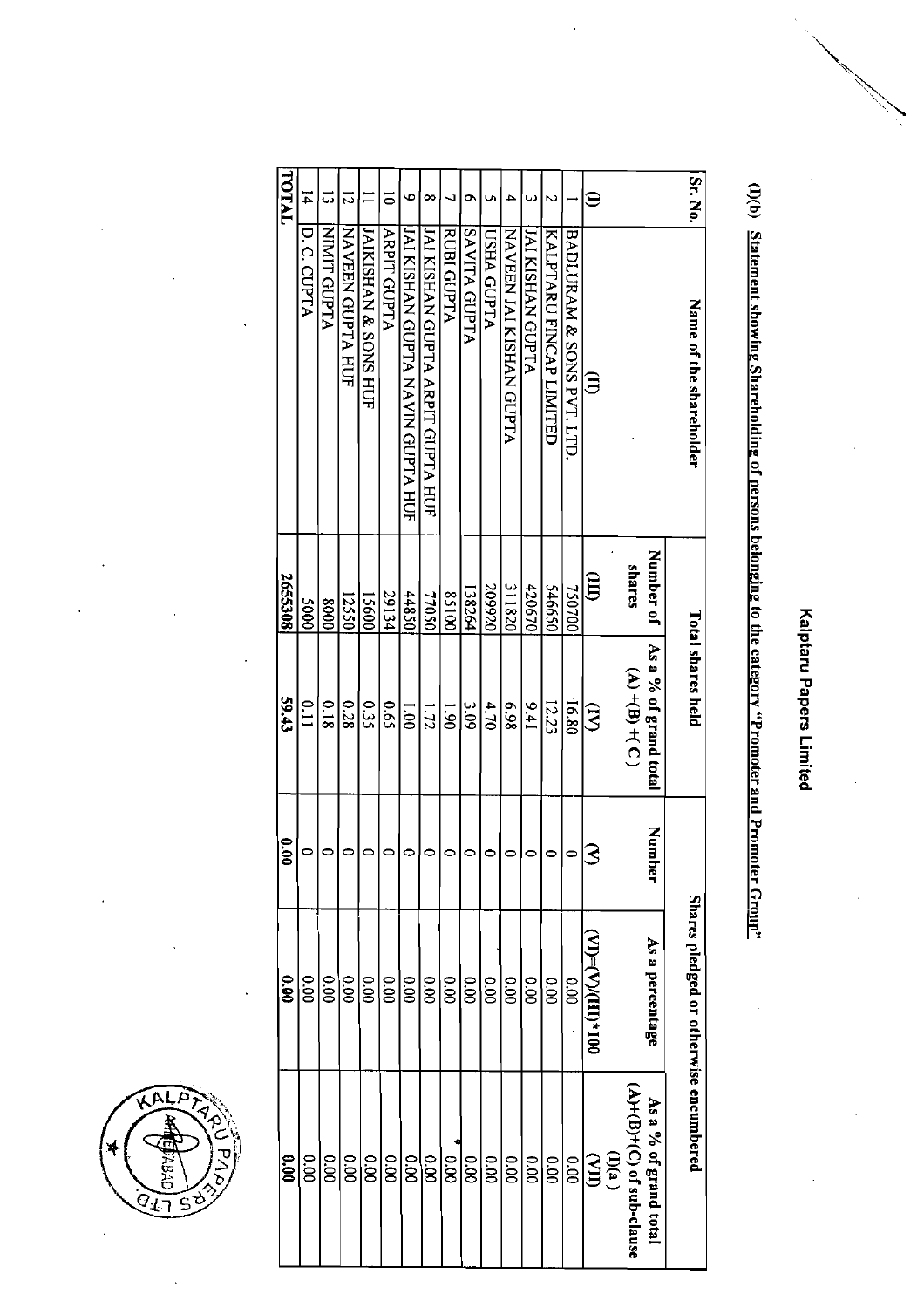| Sr. No.      | Name of the shareholder | Number of | Shares as a percentage of total number of   |
|--------------|-------------------------|-----------|---------------------------------------------|
|              |                         | shares    | shares {i.e., Grand Total $(A)+(B)+(C)$     |
|              |                         |           | indicated in Statement at para (I)(a) above |
|              | <b>KALPEN R SHAH</b>    | 119710    | 2.68                                        |
|              | <b>AJAY GOENKA</b>      | 67122     | 1.50                                        |
|              | DARSHANA ASHOK SHAH     | 46400     | 1.04                                        |
|              | PAWAN GUPTA             | 46000     | 1.03                                        |
| <b>TOTAL</b> |                         | 279232    | 6.25                                        |

# (I)(c) Statement showing Shareholding of persons belonging to the category "Public" and holding more than  $1\%$  of the total number of shares

 $\bullet$ 

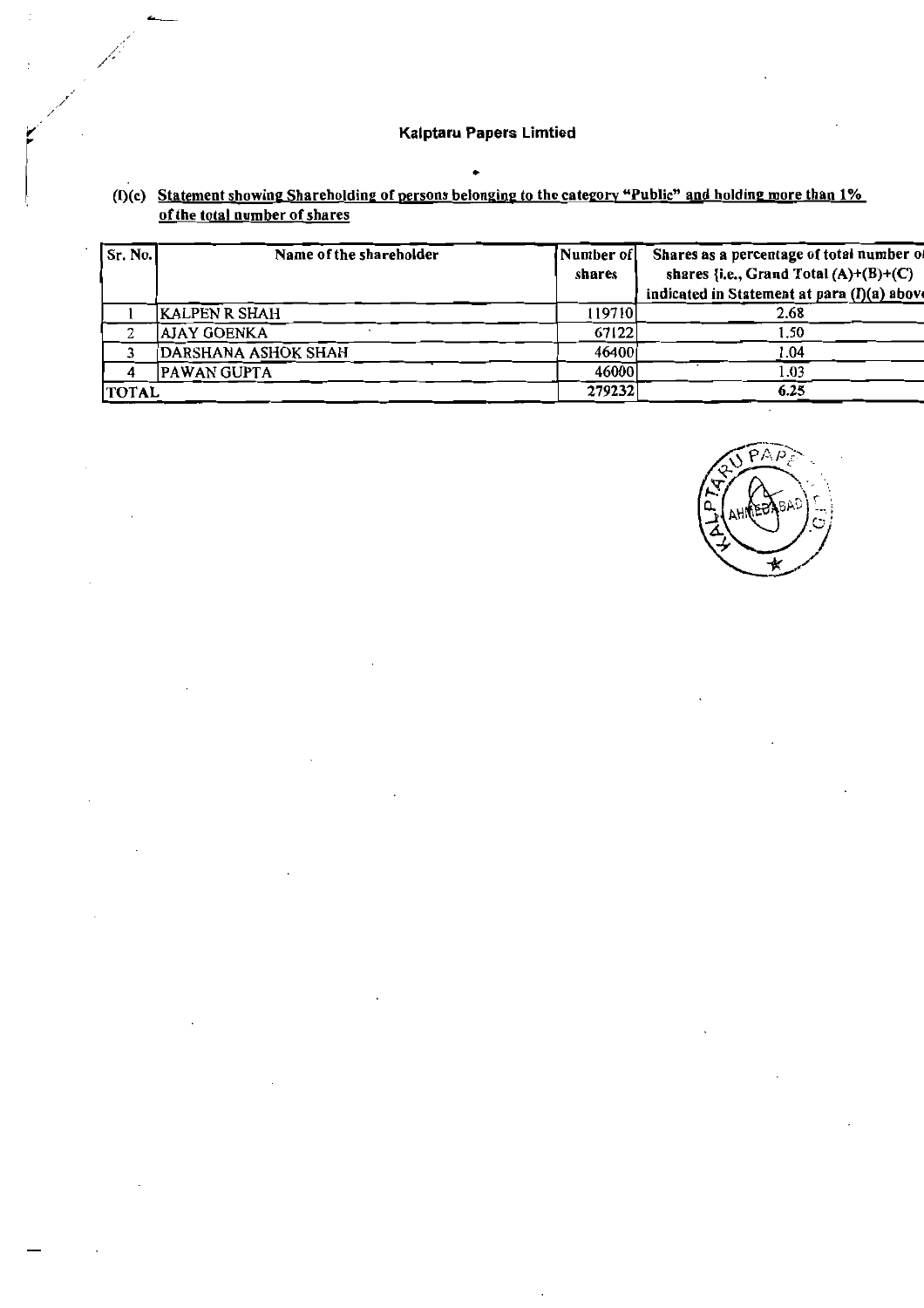$\bullet$ 

|                | Sr. No. Name of the shareholder | Category of<br><b>Shareholders</b><br>(Public/Promoter) | Locked-in shares as a percentage of total number<br>of shares {i.e., Grand Total $(A)+(B)+(C)$ indicated<br>in Statement at para (I)(a) above} |
|----------------|---------------------------------|---------------------------------------------------------|------------------------------------------------------------------------------------------------------------------------------------------------|
|                | <b>NOT APPLICABLE</b>           |                                                         |                                                                                                                                                |
| $\overline{2}$ |                                 |                                                         |                                                                                                                                                |
| 3              |                                 |                                                         |                                                                                                                                                |
| 4              |                                 |                                                         |                                                                                                                                                |
| 5              |                                 |                                                         |                                                                                                                                                |
| 6              |                                 |                                                         |                                                                                                                                                |
| 7              |                                 |                                                         |                                                                                                                                                |
| 8              |                                 |                                                         |                                                                                                                                                |
| 9              |                                 |                                                         |                                                                                                                                                |
|                |                                 |                                                         |                                                                                                                                                |
| <b>TOTAL</b>   |                                 |                                                         |                                                                                                                                                |

## $(I)(d)$  Statement showing details of locked-in shares